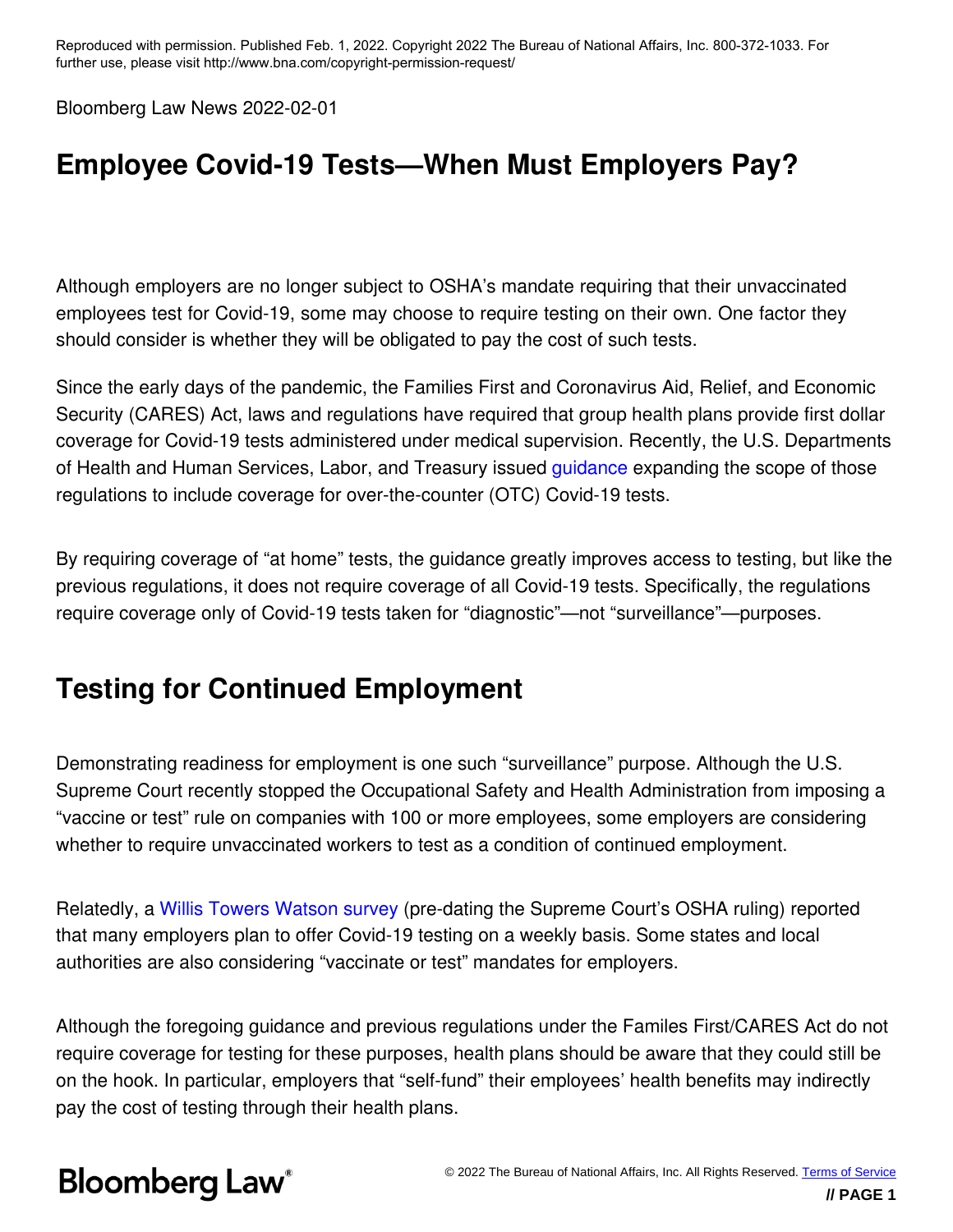First, as a practical matter, it is not necessarily clear whether a test is for "diagnostic" or "surveillance" purposes. Test results do not say why a test was taken.

Given the ease with which employees can identify various symptoms associated with Covid-19, their possible exposure to others suspected of having Covid-19, or their desire to check before visiting relatives—all generally regarded as an adequate basis for coverage—determining whether a test was solely for employment is a challenge.

Exacerbating this challenge, the regulations and guidance under the Family First/CARES Act generally prohibit health plans from using prior authorization, screening and other medical management techniques to find out.

Indeed, the guidance suggests that health plans can rely only on participants' attestations that their tests were not for employment purposes. Nor does it suggest any means by which health plans can tell whether tests are taken for an employee to be able to travel, access entertainment venues, or for other "surveillance" purposes.

Further adding potential confusion in differentiating between "at home" tests required to be covered and those that are not, health plans typically do not process pharmacy claims for "over the counter" products.

Even apart from the regulations, the actual terms of an employer's health plan could require coverage for tests taken for employment purposes. Although previous guidance from the DOL stated that a group health plan cannot cover certain types of testing done solely to determine eligibility for work, case law and more recent DOL guidance suggest otherwise.

Finally, some states may require that employers pay for tests that they require their employees to take. At least six states—California, Illinois, Montana, New Hampshire, North Dakota, and South Dakota—have passed laws that, though differing in important details, require employers to reimburse employees for work-related expenses.

#### **Traps for Employers Who Cover Tests**

Some employers may not want to pay for tests their employees take as a condition for continued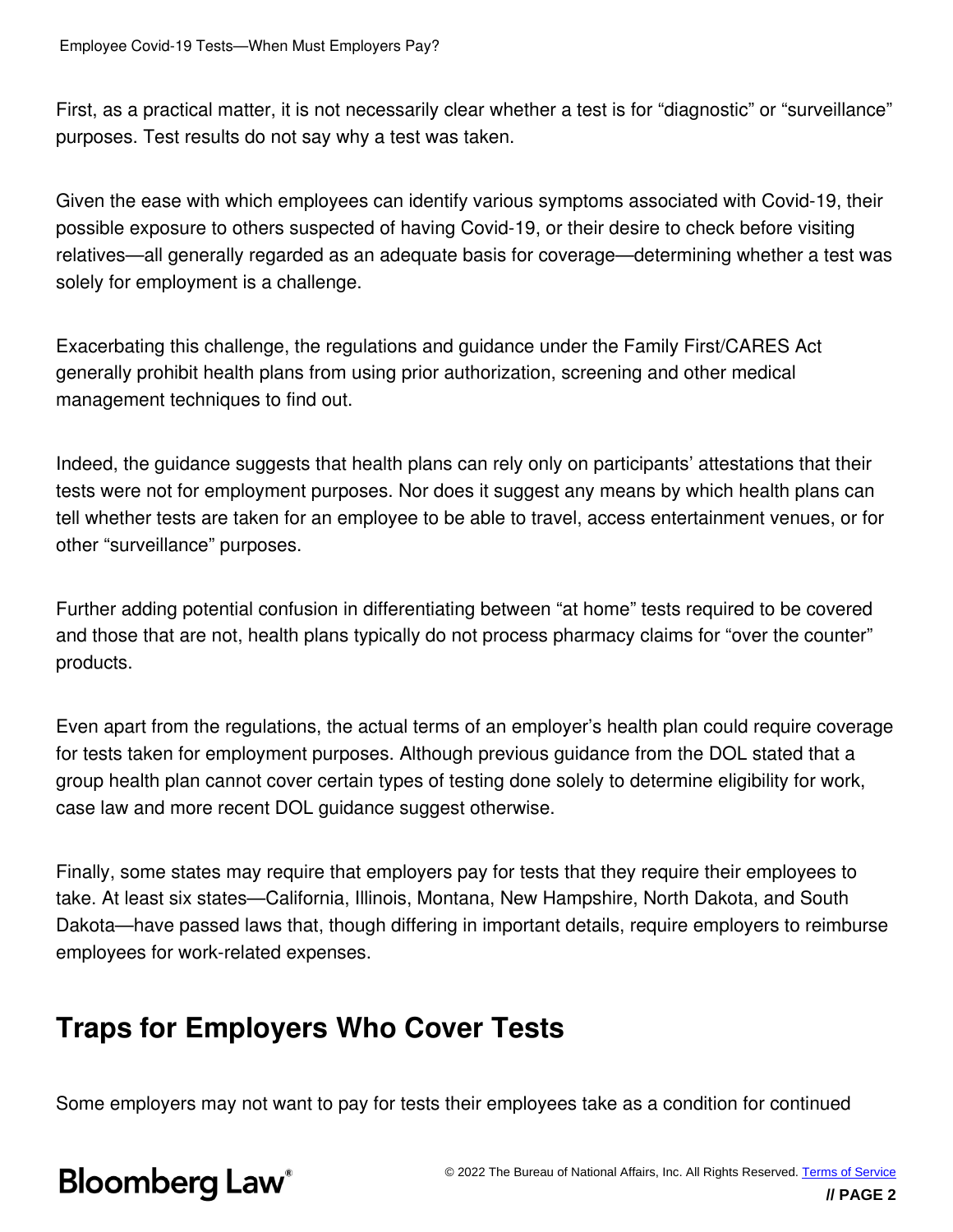employment, but others may wish to do so. Reasons include retaining unvaccinated workers, complying with state workplace rules, or meeting collective bargaining obligations.

Providing such coverage, however, can create traps for the unwary. Creating the apparatus to pay testing costs (outside of a group health plan) may create its own ERISA plan, including an "Employee Assistance Plan." Such plans may then require compliance with complex rules and regulations, some of which may override state laws. Further, if not properly administered, on-site testing programs may raise HIPAA and other privacy concerns.

Regardless of whether self-funded employers mandate testing, they should be on guard for excessive testing fees. Fortunately for employers, the guidance caps liability for OTC tests at \$12/test for eight tests per month for each plan member, provided members can obtain tests from designated pharmacies without any upfront cost.

But similar safeguards do not so clearly apply to tests taken under medical supervision. Although the costs of such tests vary, industry surveys have shown that they average \$130 to \$150, with out-ofnetwork providers charging on average 33% more. A provision in the CARES Act requiring that health plans pay an "amount that equals the cash price for such [testing] service as listed by the provider on a public internet website" has, in the view of some industry observers, made health plans vulnerable to price gouging and abuse.

In fact, relying on this CARES Act language, some out-of-network testing providers have brought lawsuits seeking to recover amounts approaching \$500 per test. If they win, self-funded employers may ultimately be responsible for excessive testing fees. Even at market prices, unanticipated costs for frequent testing may dent an employer's health care budget.

For these reasons, self-funded employers should pay attention to the testing costs that their health plans pay—especially if they require their unvaccinated employees to test.

In particular, employers should review the provisions of their health plans and state law, carefully follow ERISA's requirements, and coordinate with their service providers to ensure the proper administration of Covid-19 testing claims.

*This article does not necessarily reflect the opinion of The Bureau of National Affairs, Inc., the publisher of Bloomberg Law and Bloomberg Tax, or its owners.*